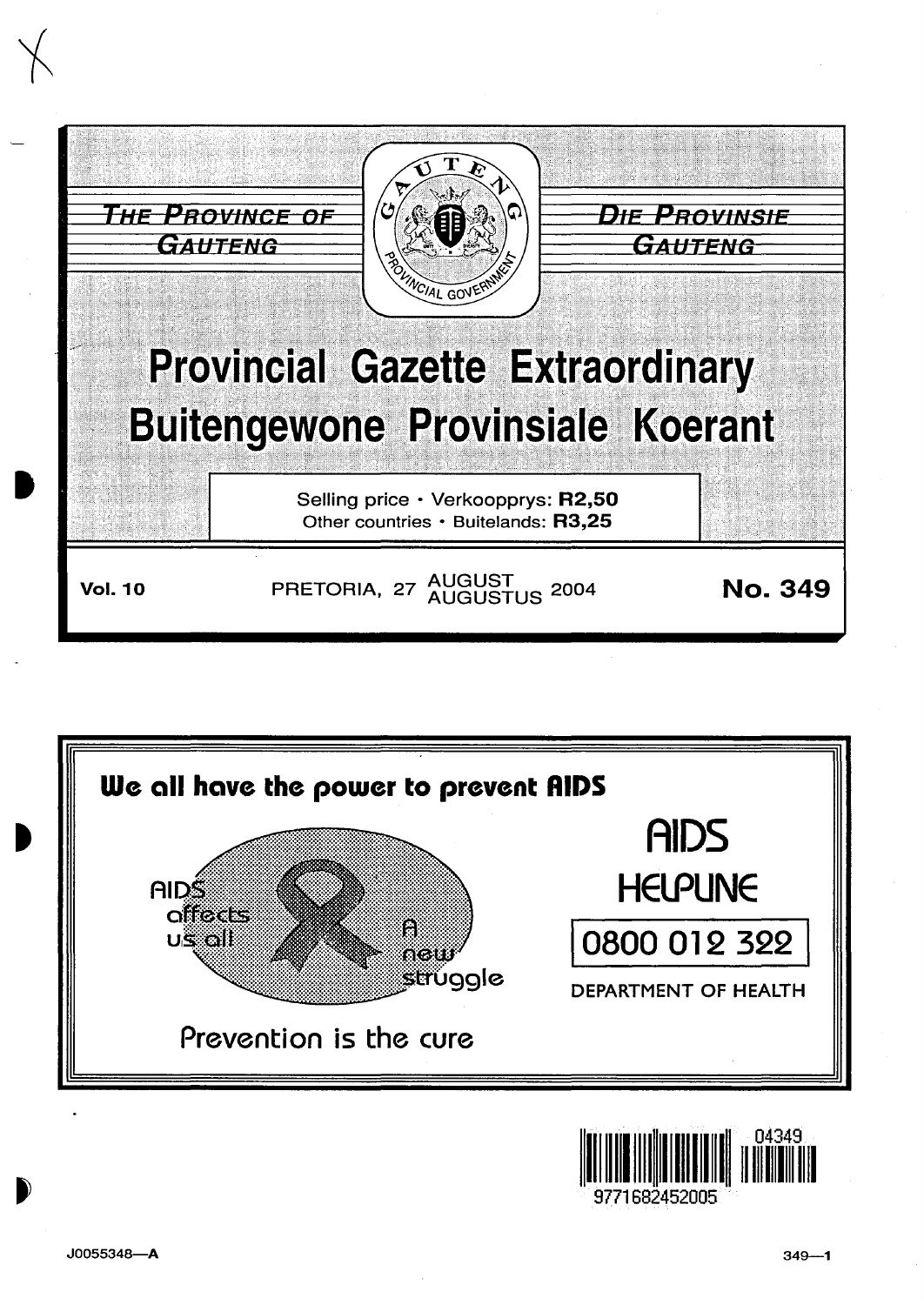**CONTENTS • INHOUD** 

No. Page Gazette No. No.

### **LOCAL AUTHORITY NOTICES**

| 1777 | Town-planning and Townships Ordinance (15/1986): Ekurhuleni Metropolitan Municipality: Declaration as an |  |     |
|------|----------------------------------------------------------------------------------------------------------|--|-----|
|      |                                                                                                          |  | 349 |
|      |                                                                                                          |  | 349 |
|      |                                                                                                          |  | 349 |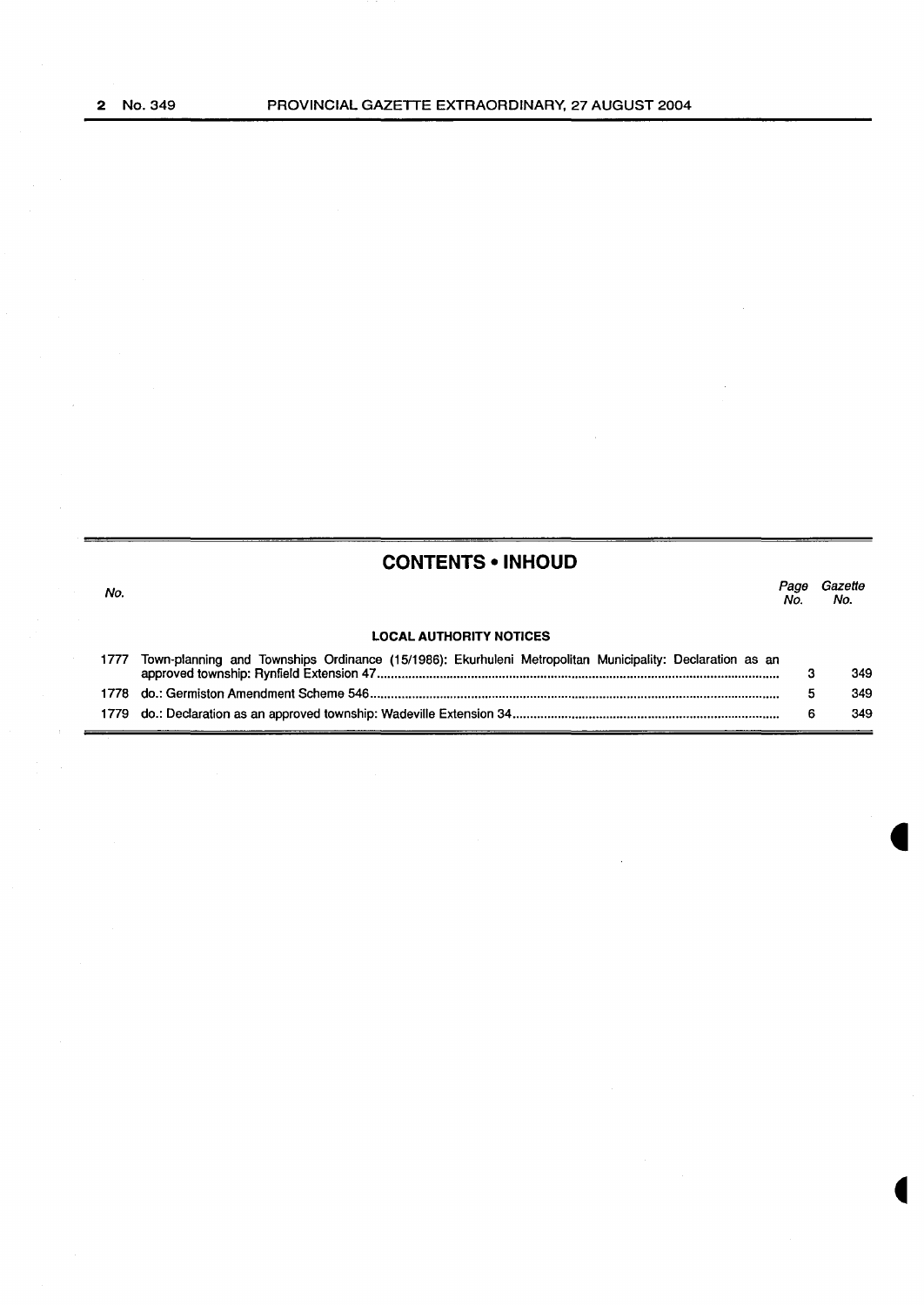## LOCAL AUTHORITY NOTICES

### LOCAL AUTHORITY NOTICE 1777

### EKURHULENI METROPOLITAN MUNICIPALITY (BENONI SERVICE DELIVERY CENTRE)

### DECLARATION AS AN APPROVED TOWNSHIP

In terms of section 103 of the Town-planning and Townships Ordinance, 1986 (Ordinance No. 15 of 1986), the Ekurhuleni Metropolitan Municipality (Benoni Service Delivery Centre) hereby declares Rynfield Extension 47 to be an approved township, subject to the conditions set out in the Schedule hereto.

### **SCHEDULE**

STATEMENT OF CONDITIONS UNDER WHICH THE APPLICATION MADE BY AVILION ESTATES CC (HEREINAFTER REFERRED TO AS THE TOWNSHIP OWNER) UNDER THE PROVISIONS OF CHAPTER Ill OF PART C OF THE TOWN-PLANNING AND TOWNSHIPS ORDINANCE, 1986 (ORDINANCE 15 OF 1986), FOR PERMISSION TO ESTABLISH A TOWNSHIP ON PORTION 197 OF THE FARM VLAKFONTEIN 691.R., GAUTENG PROVINCE, HAS BEEN GRANTED

### A. CONDITIONS OF ESTABLISHMENT

(1) NAME

The name of the township shall be Rynfield Extension 47.

(2) DESIGN

The township shall consist of erven and streets as indicated on General Plan No. 6665/2002.

(3) DISPOSAL OF EXISTING CONDITIONS OF TITLE

All erven shall be made subject to existing conditions and servitudes, if any, including the reservation of rights to minerals.

(4) STORMWATER DRAINAGE AND STREET CONSTRUCTION

(a) The township owner shall, on request by the Executive Director: Roads, Transport and Civil Works, submit for his approval a detailed scheme complete with plans, sections and specifications, prepared by a professional Engineer, who shall be a member of the South African Association of Consulting Engineers or SABTACO, for the collection and disposal of stormwater throughout the township by means of properly constructed works and for the construction, tarmacadamising, kerbing and channelling of the streets therein together with the provision of such retaining walls as may be considered necessary by the Executive Director: Roads, Transport and Civil Works. Furthermore, the scheme shall indicate the route and gradient by which each erf gains access to the street on which it abuts.

(b) The township owner shall, when required to do so by the Executive Director: Roads, Transport and Civil Works, carry out the approved scheme at his/her own expense on behalf of and to the satisfaction of the Executive Director: Roads, Transport and Civil Works under the supervision of the appointed Professional Engineer and shall, for this purpose, provide financial guarantees to the Local Authority as determined by it.

(c) The township owner shall be responsible for the maintenance of the streets and stormwater drainage system to the satisfaction of the Executive Director: Roads, Transport and Civil Works until the streets and stormwater drainage system have been constructed as set out in sub-clause (b) above.

(d) Should the township owner fails to comply with the Local Authority provisions of (a), (b) and (c) hereof, the Local Authority shall be entitled to do the work at the cost of the township owner.

### (5) ENDOWMENT

The township owner shall, in terms of section 98 (2) and (3) of the Town-planning and Townships Ordinance, 1986, pay an lump sum endowment to the Local Authority for the provision of land for a park (public open space).

### (6) OBLIGATIONS IN REGARD TO ESSENTIAL SERVICES

The township owner shall within such period as the Local Authority may determine, fulfil its obligations in respect of the provision of water, electricity and sanitary services and the installation of systems therefor, as previously agreed upon between the township owner and the Local Authority.

### (7) SOIL CONDITIONS

(a) Proposals to overcome detrimental soil conditions to the satisfaction of the Local Authority shall be contained in all building plans submitted for approval and all buildings shall be erected in accordance with the precautionary measures accepted by the Local Authority.

(b) If required, a soil report, drawn up by a qualified person acceptable to the Local Authority indicating the soil conditions of the erf and recommendations as to suitable founding methods and depths shall be submitted to the Local Authority simultaneously with the submission of building plans prior to the commencement of any building operations on the erf.

### (8) SPECIAL CONDITIONS

(a) The township owner shall ensure that a legal body, "Home Owners Association", is established in terms of section 21 of the Companies Act, No. 61 of 1973.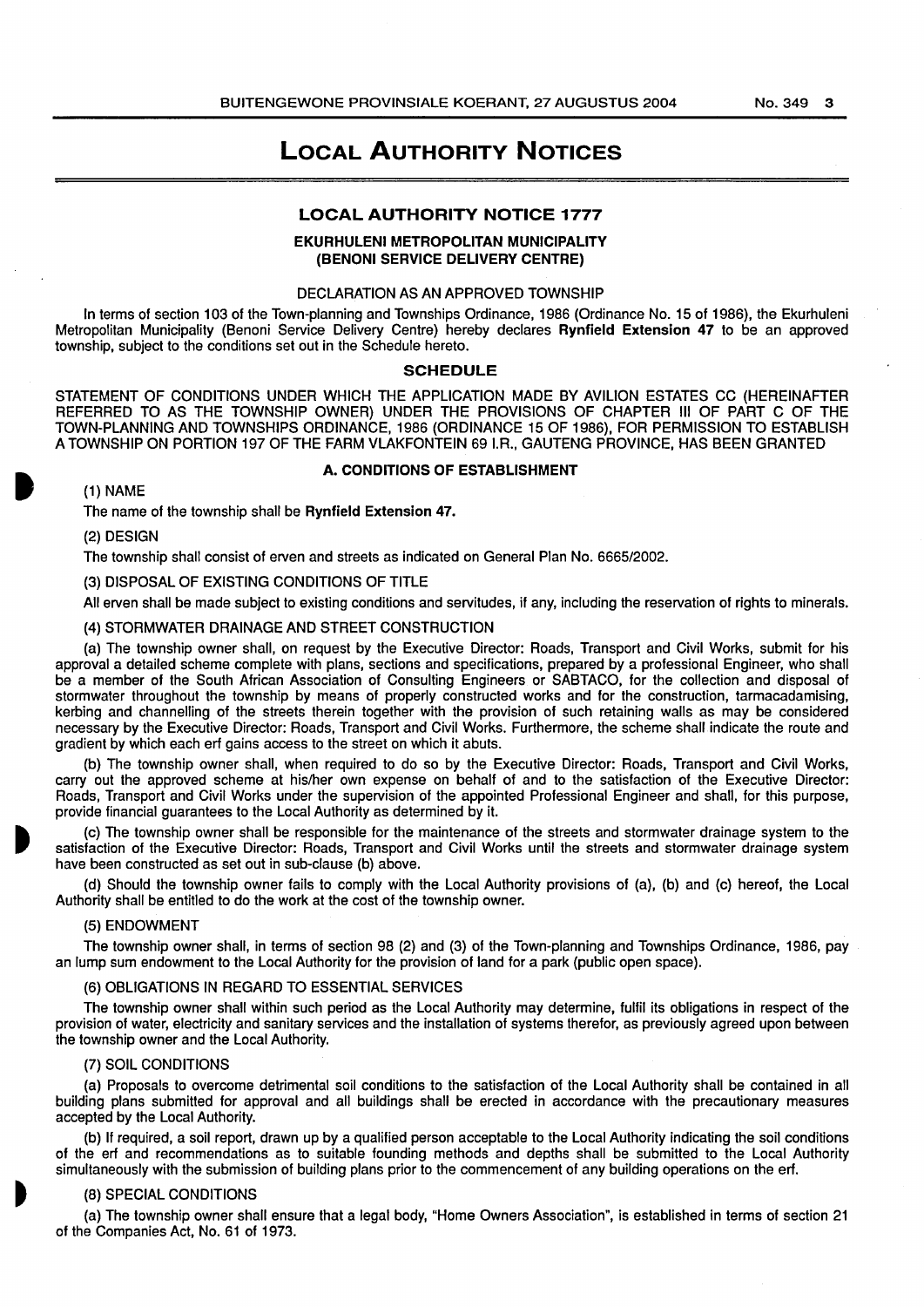(b) The said "Home Owners Association" shall be in addition to such other responsibilities as may be determined by the township owner, also be responsible for the maintenance of the intercom and access control on Erf 2907.

(c) The township owner shall ensure that a servitude of right of way, for municipal services, is registered over the whole of Erf 2907 in favour of the Local Authority.

### **B. CONDITIONS OF TITLE**

(1) All erven shall be subject to the following conditions imposed by the Local Authority in terms of the provisions of the Town-planning and Townships Ordinance, No. 15 of 1986.

(a) The erf is subject to a servitude, 2 m wide, in favour of the Local Authority, for sewerage and other municipal purposes, along any two boundaries other than a street boundary, and in the case of a panhandle erf, an additional servitude for municipal purposes 2 m wide across the access portion of the erf, if and when required by the Local Authority: Provided that the Local Authority may dispense with any such servitude.

(b) No building or other structure shall be erected within the aforesaid servitude area and no large-rooted trees shall be planted within the area of such servitude or within 2 m thereof.

(c) The Local Authority shall be entitled to deposit temporarily on the land adjoining the aforesaid servitude such material as may be excavated by it during the course of the construction, maintenance or removal of such sewerage mains and other works as it, in its discretion may deem necessary, and shall further be entitled to reasonable access to the said land for the aforesaid purpose subject to any damage done during the process of the construction, maintenance or removal of such sewerage mains or other works being made good by the Local Authority.

(d) The registered owner of an erf shall, by virtue of such ownership, be a member of an Association, incorporated in terms of section 21 of the Companies Act, No. 61 of 1973, in accordance with the conditions of establishment for Raynfield Extension 45 Township.

(2) All erven shall be made subject to the existing conditions and servitudes inluding the rights to minerals.

(3) Erf 2907, shall be registered in the name of the Association mentioned in A (8) above, shall be subject to a servitude in favour of the Local Authority for any municipal services, as well as for emergency services.

(4) All erven shall be made subject to existing conditions and servitudes shown on the General Plan.

(5) Where, in the opinion of the Local Authority, it is impracticable for stormwater to be drained from higher-lying erven directly to a public street, the owner of the lower-lying erf shall be obliged to accept and/or permit the passage over the erf of such stormwater: Provided that the owners of any higher-lying erven, the stormwater from which is discharged over any lower-lying erf, shall be liable to pay an proportionate share of the cost of any pipeline or drain which the owner of such lower-lying erf may find necessary to lay or construct for the purpose of conducting the water so discharged over the erf.

### **P. I. MASEKO, City Manager**

Ekurhuleni Metropolitan Municipality, 2nd Floor, Head Office Building, corner Cross and Rose Streets, Private Bag X1 069, Germiston, 1400.

27 August 2004 Notice No. 201/2004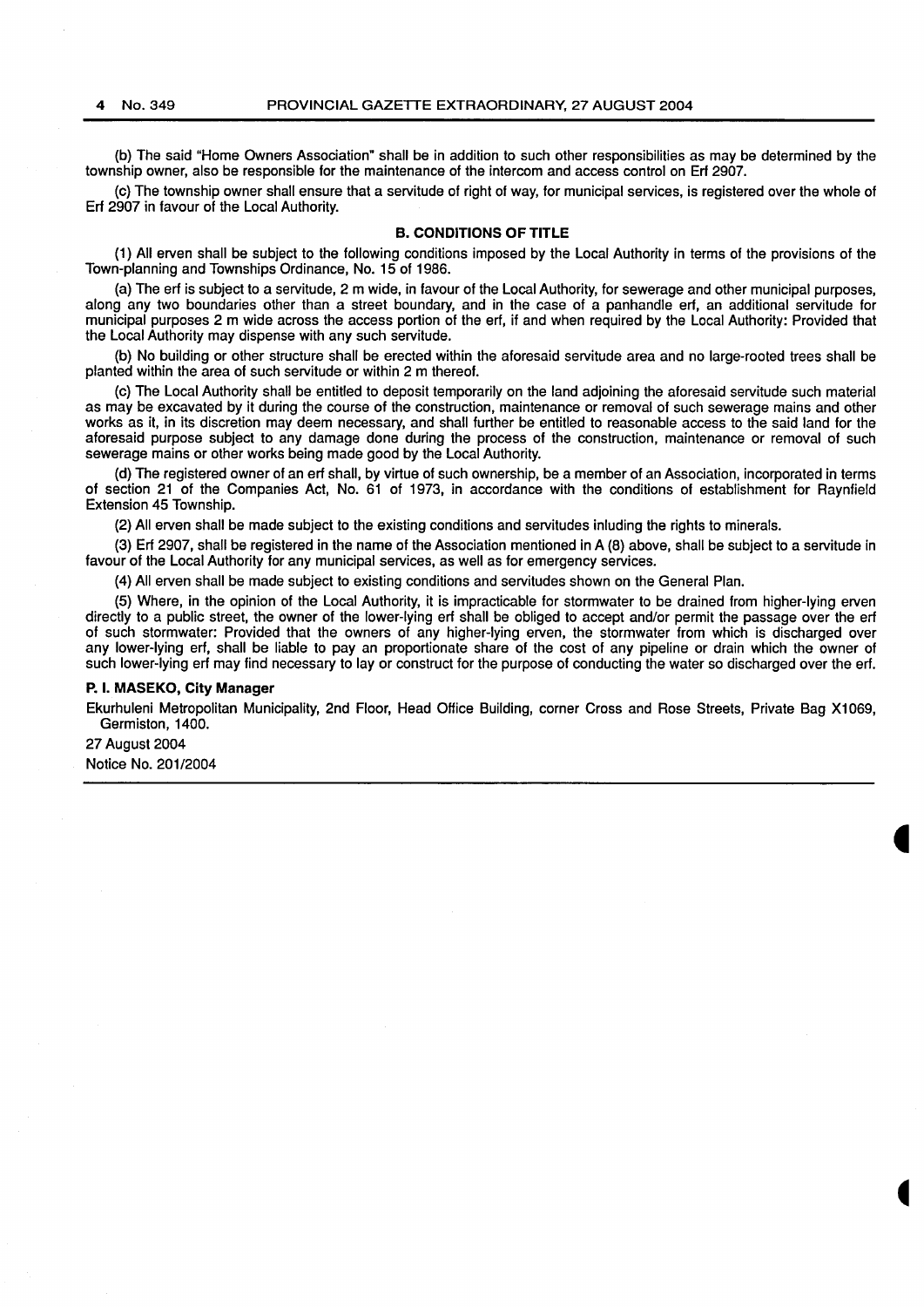### LOCAL AUTHORITY NOTICE 1778 GERMISTON AMENDMENT SCHEME 546

The Administrator hereby, in terms of the provisions of Section 89(1) of the Town-planning and Townships Ordinance, 1965, declares that he approved an amendment scheme, being an amendment of Germiston Town-planning Scheme 1985, comprising the same land as included in the township of Wadeville Extension 34.

Map 3 and the scheme clauses of the amendment scheme are filed with the Gauteng Provincial Government, (Department of Development Planning and Local Government), Johannesburg, and the Town Clerk Germiston, and are oven for inspection at all reasonable times

The amendment is known as Germiston Amendment Scheme 546.

GO l5116/3/1B/546

### PLAASLIKE BESTUURSKENNISGEWING 1778

### **GERMISTON WYSIGINGSKEMA 546**

Die Administrateur verklaar hierby, ingevolge die bepalings van Artikel 89(1) van die Ordodnansie op Dorpsbeplanning en Dorpe, 1965, dat hy 'n wysigingskerna, synde 'n wysiging van Germiston Dorpsbeplanningskema 1985, wat uit dieselfde grond as die dorp Wadcville Uitbreiding .34 bestaan, gocdgekeur het.

Kaart 3 en die skemaklousules van die wysigingskema word in bewaring gehou deur die Gauteng Provinsiale Regering, (Departement van Ontwikkelingsbeplanning en Plaaslike Regering), Johannesburg, en die Stadsklerk Gertniston, en is beskikbaar vir inspeksic tc alle redelikc tye.

Hierdie wysiging staan bekend as Germiston Wysigingskema 546.

### GO 15/16/3/lH/546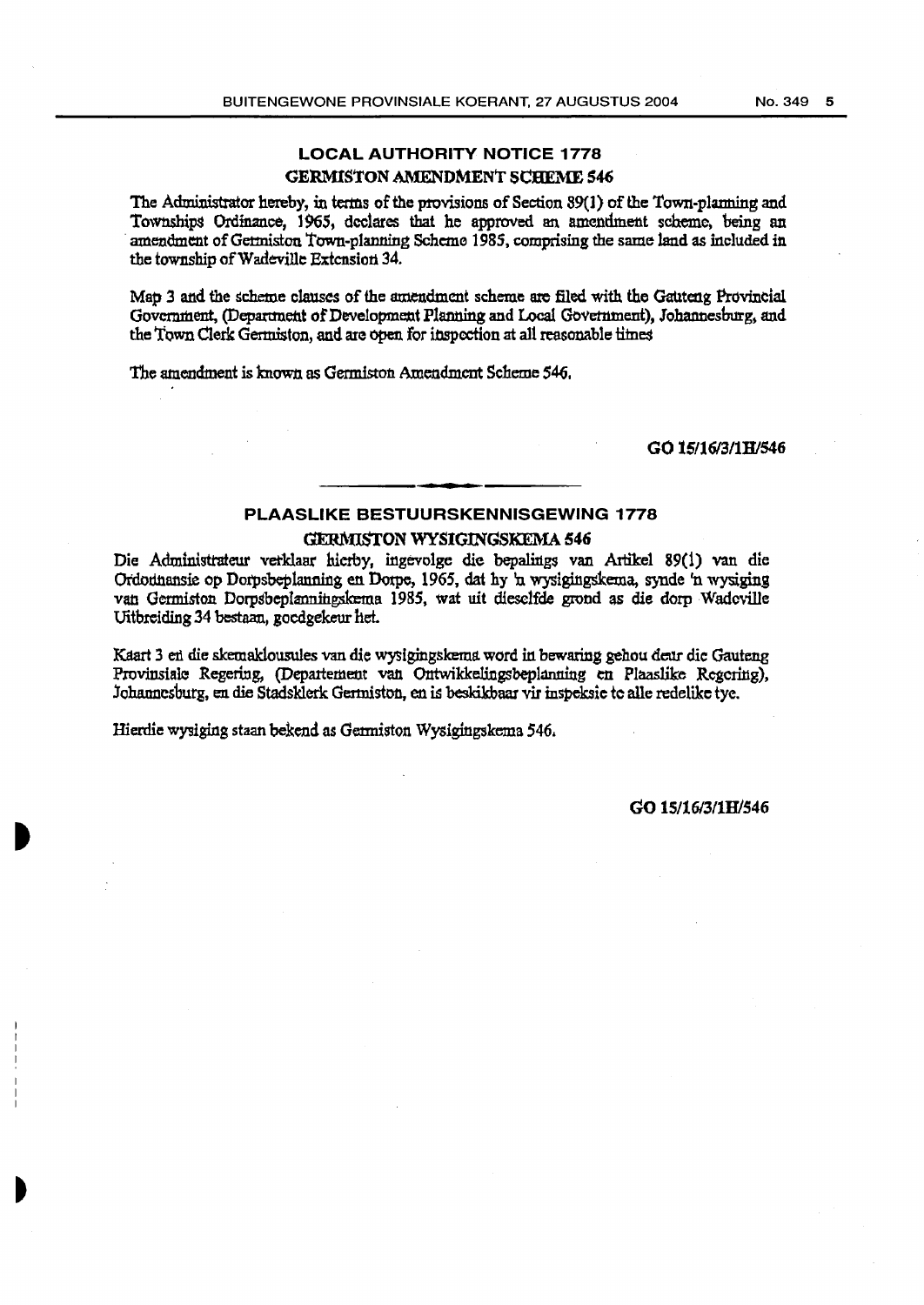### **LOCAL AUTHORITY NOTICE 1779**

### DECLARATION AS APPROVED TOWNSHIP

In terms of section 69 of the Town-planning and Townships Ordinance, 1965 (Ordinance 25 of 1965), the Administrator hereby declares Wadeville Extension 4 township to be an approved township subject to the conditions set out in the Schedule hereto.

### GO 15/3/2/1/10

### **SCHEDULE**

CONDITIONS UNDER WHICH THE APPLICATION MADE BY MAXIMPROPS 26 (PROPRIETARY) LIMITED UNDER THE PROVISIONS OF THE TOWN-PLANNING AND TOWNSHIPS ORDINANCE, 1965, FOR PERMISSION TO ESTABLISH A TOWNSHIP ON PORTION 75 OF THE FARM ROODEKOP NO. 139-J.R., PROVINCE OF GAUTENG. HAS BEEN GRANTED

#### $\mathbf{1}$ **CONDITIONS OF ESTABLISHMENT**

#### $\mathbf{u}$ **NAME**

The name of the township shall be Wadeville Extension 34.

#### $(2)$ **DESIGN**

The township shall consist of erven and streets as indicated on General Plan S.G. No. A 1324/1994.

#### $(3)$ STORMWATER DRAINAGE AND STREET CONSTRUCTION

The township owner shall on request by the local authority submit to such  $(a)$ authority for its approval a detailed scheme complete with plans, sections and specifications, prepared by a civil engineer approved by the local authority, for the collection and disposal of stormwater throughout the township by means of properly constructed works and for the construction, tarmacadamising, kerbing and channelling of the streets therein together with the provision of such retaining walls as may be considered necessary by the local authority.

Furthermore, the scheme shall indicate the route and gradient by which each erf gains access to the street on which it abuts.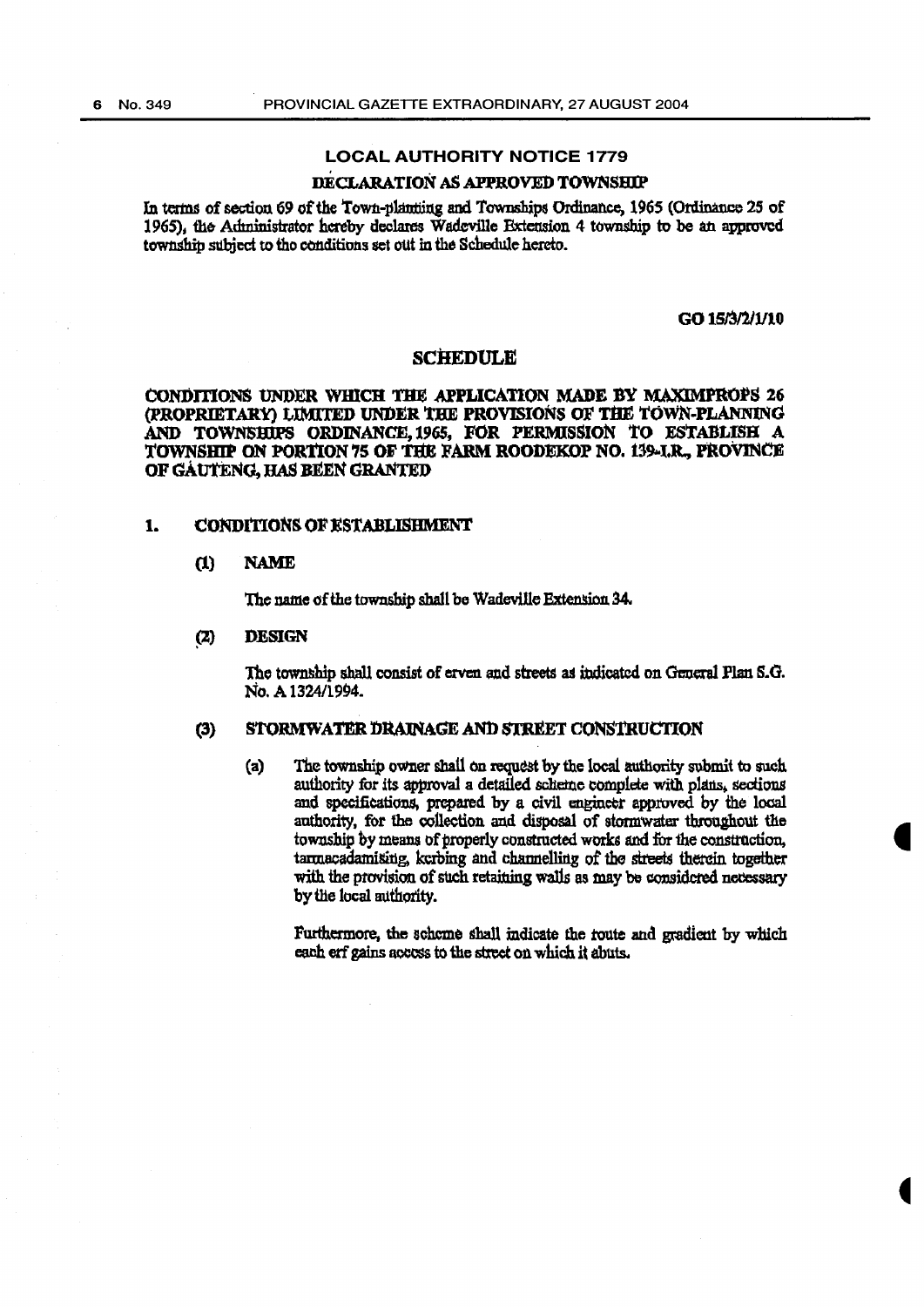- The township owner shall, when required by the local authority to do so, (b) carry out the approved scheme at its own expense on behalf and to the satisfaction of the local authority under the supervision of a civil engineer approved by the local authority.
- The township owner shall be responsible for the maintenance of the streets  $(c)$ to the satisfaction of the local authority until the strects have been constructed as set out in subclause (b).
- If the township owner fails to comply with the provisions of  $(d)$ paragraphs (a), (b) and (c) hereof the local authority shall be entitled to do the work at the cost of the township owner.

#### DISPOSAL OF EXISTING CONDITIONS OF TITLE  $(4)$

All erven shall be made subject to existing conditions and servitudes, if any, including the reservation of rights to minerals, but excluding-

the following servitude which affects Erf 730 and a street in the township  $(a)$ only:

"Subject to the right in favour of the VICTORIA FALLS AND TRANSVAAL POWER COMPANY, LIMITED, to convey electricity over the property hereby transferred, together with ancillary rights, and subject to conditions as will more fully appear from Notarial Deed No. 377/43S registered on the 23<sup>rd</sup> day of July, 1943, the centre line of which servitude is represented by the figure a b c on Diagram S.G. No. A 8924/73, hereunto annexed:"

(b) the following right which shall not be passed on to the erven in the township:

"The owner of this Holding shall be entitled to use any water on Holding No. 3 for drinking purposes or watering her stock."

#### PRECAUTIONARY MEASURES (5)

The township owner shall at his own expense, make arrangements with the local authority in order to ensure that -

- water will not dam up, that the entire surface of the township area is  $(a)$ drained properly and that streets are sealed effectively with tar, cement or bitumen, and
- (b) trenches and excavations for foundations, pipes, cables or for any other purposes, are properly refilled with damp soil in layers not thicker than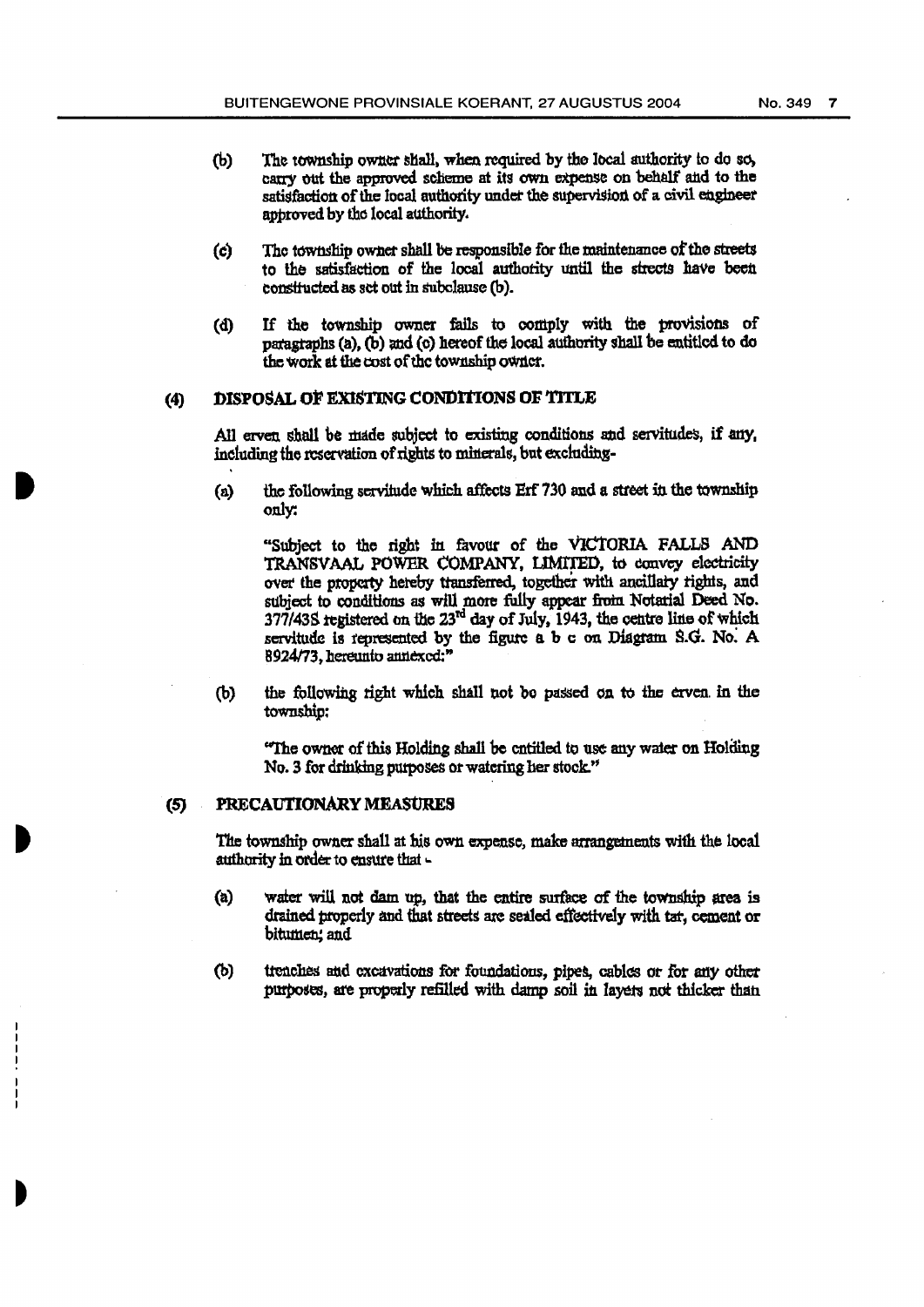150 mm, and compacted until the same grade of compaction as that of the surrounding material is obtained.

#### OBLIGATIONS IN REGARD TO ESSENTIAL SERVICES (6)

The township owner shall within such period as the local authority may determine. fulfil it's obligations in respect of the provision of water, electricity and sanitary services and the installation of systems therefore, as previously agreed upon between the township owner and the local authority.

#### $\overline{\mathbf{3}}$ **CONDITIONS OF TITLE**

The erven mentioned heretinder shall be subject to the conditions as indicated, imposed by the Administrator in terms of the provisions of the Town-planning and Townships Ordinance, 1965.

#### $\bf{u}$ **ALL ERVEN**

- $(a)$ The erf is subject to a servitude, 2 m wide, in favour of the local authority, for sewerage and other municipal purposes, along any two boundaries other than a street boundary and in the case of a panhandle erf, an additional servitude for municipal purposes 2 m wide across the access portion of the erf, if and when required by the local authority: Provided that the local authority may dispense with any such servitude.
- No building or other structure shall be erected within the aforesaid  $(b)$ servitude area and no large-rooted trees shall be planted within the area of such servitude or within 2 m thereof.
- The local authority shall be entitled to deposit temporarily on the land  $\mathbf{c}$ adjoining the aforesaid servitude such material as may be excavated by it during the course of the construction, maintenance or removal of such sewerage mains and other works as it in its discretion may deem necessary and shall further be entitled to reasonable access to the said land for the aforesaid purpose subject to any damage done during the process of the construction, maintenance or removal of such sewerage mains and other works being made good by the local authority.

#### **ERF730**  $(2)$

The crf is subject to a servitude for transformer / substation purposes in favour of the local authority, as indicated on the general plan.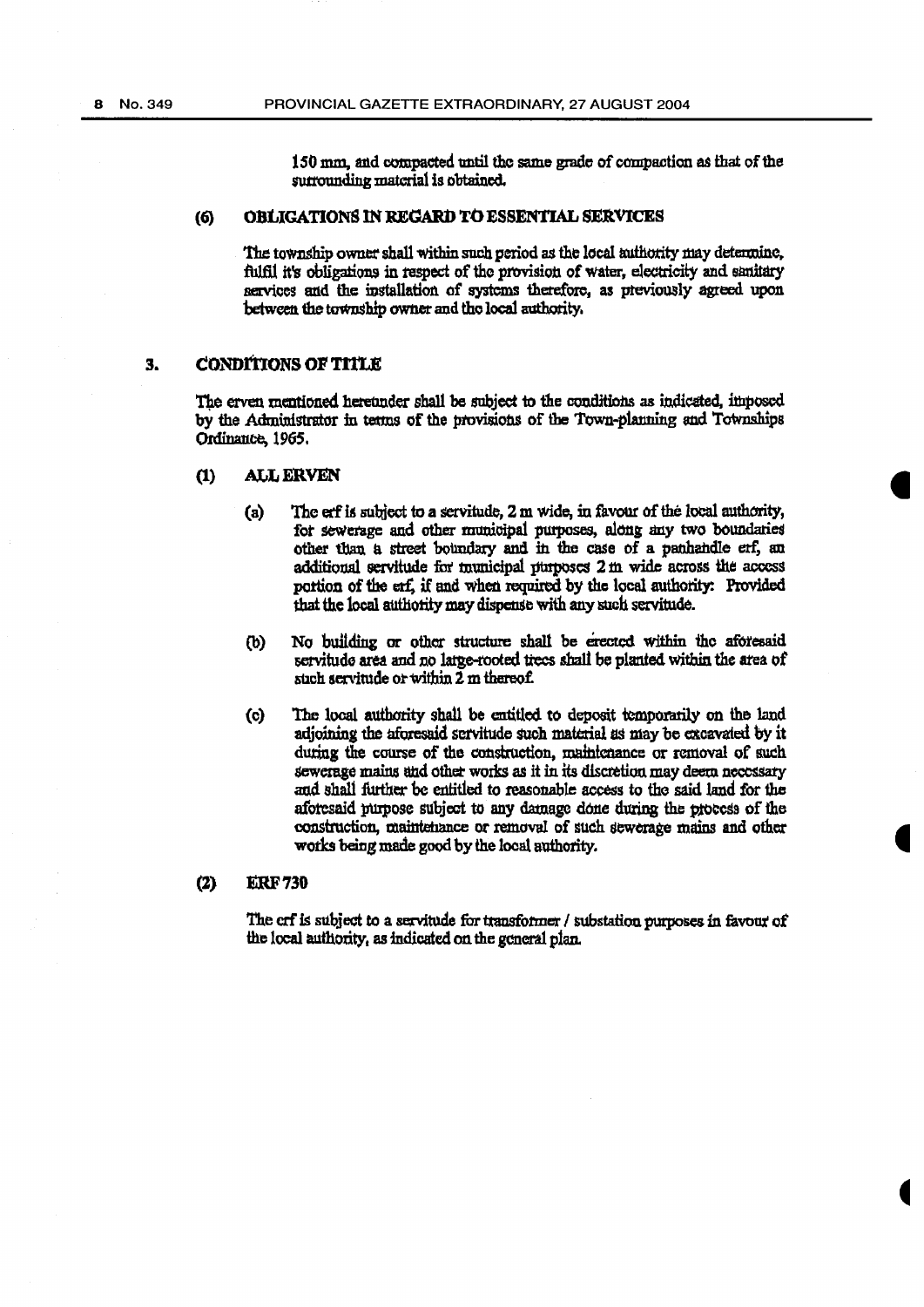### $(3)$ **ERF 730**

The crf is subject to a servitude for road purposes in favour of the local authority, as indicated on the general plan. On submission of a certificate from the local authority to the Registrar of Deeds stating that the servitude is no longer required, this condition shall lapse.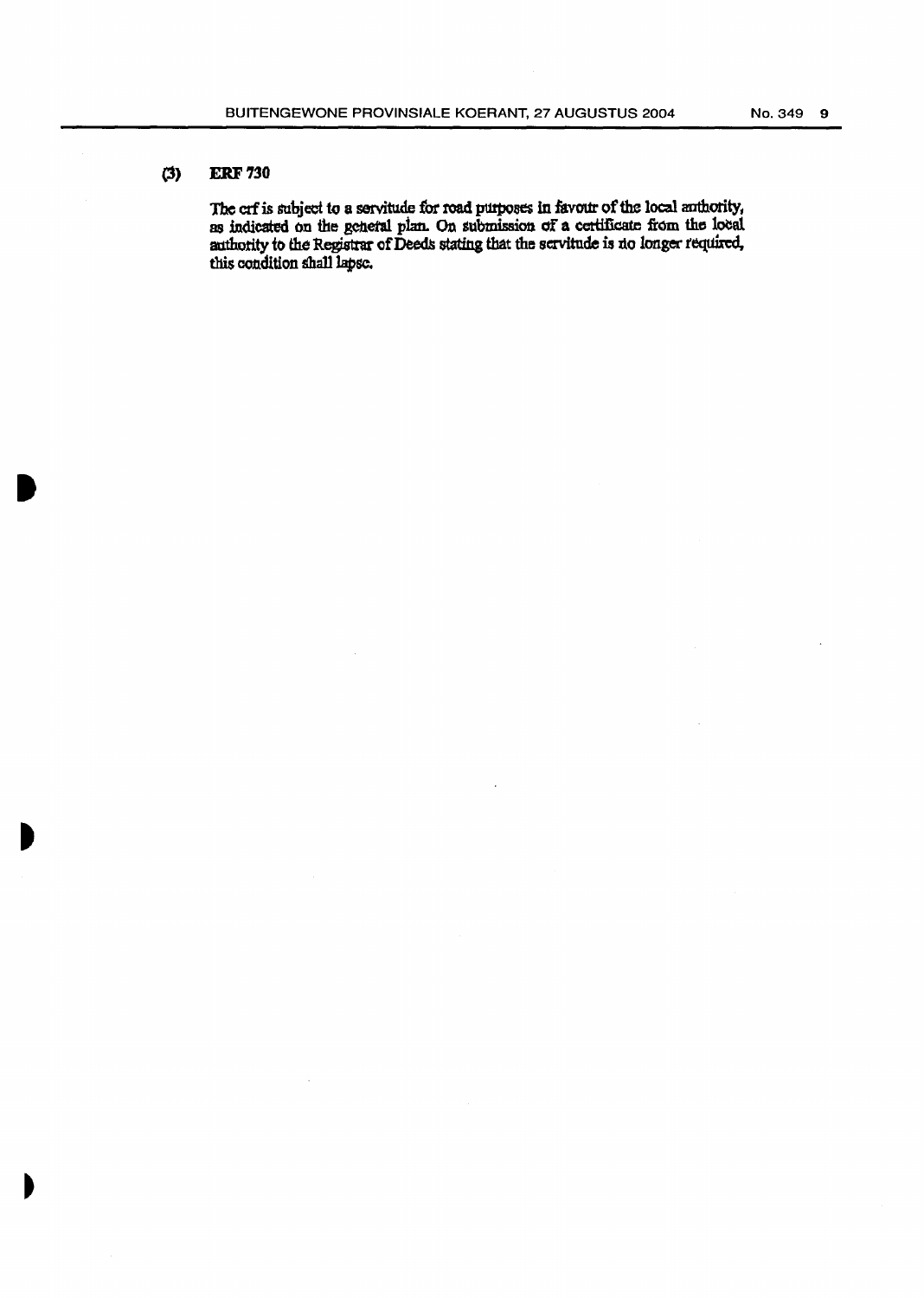### PLAASLIKE BESTUURSKENNISGEWING 1779

### VERKLARING TOT GOEDGEKEURDE DORP

Ingevolge Artikel 69 van die Ordonnansie op Dorpsbcplanning en Dorpc, 1965 (Ordonnansie 25 van 1965), verklaar die Administrateur hierby die dorp Wadevillc Uitbreiding 34 tat 'n goedgekeurde dorp, onderworpe aan die voorwaardes uiteengesit in die bygaande Bylae.

GO 15/3/2/1/10

### BYLAE

VOORWAARDES WAAROP DIE AANSOEK GEDOEN DEUR MAXIMPROPS 26<br>(PROPRIETARY) LIMITED INGEVOLGE DIE BEPALINGS VAN DIE LIMITED INGEVOLGE ORDONNANSIE OP DORPSBEFLANNING EN DORPE, 1965, OM TOESTEMMING OM 'N DORP TE STIG OP GEDEELTE 75 VAN DIE FLAAS ROODEKOP NO. 139-I.R., PROVINSIE GAUTENG, TOEGESTAAN IS

### 1. STIGTINGSVOORWAARDES

### (1) NAAM

Die naam van die dorp is Wadeville Uitbreiding 34.

### (2) ONTWXRP

Die dorp bestaan uit erwo en strate soos aangedui op Algemene Plan L.G. No. A1324/1994.

### (3) STORMWATERDREINERING EN STRAATBOU

(a) Die dorpseienaar moet op versock van die plaaslike bestuur aan sodanige beshmr 'n gedetailleerde skema, volledig met planne, deursnee en spesifikasies. opgestel dcur 'n siviele ingenieur wat deur die plaaslike bestuur goedgekeur is. vir die opgaar en afvoer van stormwater deur die hele dorp deur middel van behoorlike aangelegde werke en vir die aanle, teermacadamisering, beranding en kanalisering van die strate daarin, tesame met die vcrskaffing van sodanige keennure as wat die plaaslikc besruur nodig ag, vir goedkeuring voorle.

Verder moet die skema die roete en helling aandui deur middel waarvan elke erf toegang tot die aangrensende straat verkry.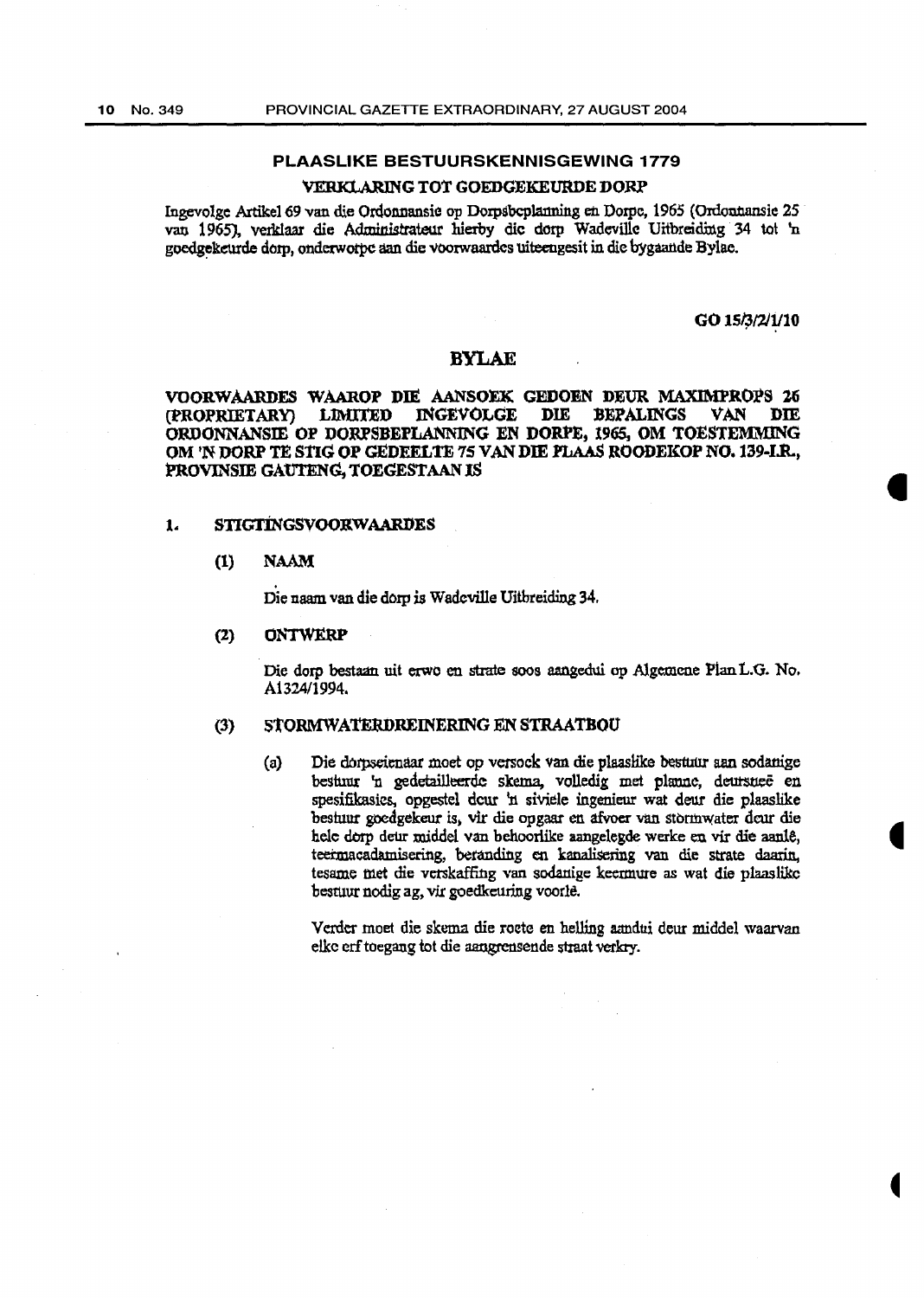- (b) Die dorpseienaar moet, wanneer die plaaslike bestuur dit vereis, die goedgekeutde skema op eie koste namens en tot bevrediging van die plaaslike bestuur, onder toesig van 'n siviele ingenieur dour die plaaslike bestuur goedgekeur, uitvoer.
- (c) Die dorpscienaar is verantwoordelik vir die instandhouding van die strate tot bevrediging van die plaaslike bestuur totdat die strate ooreenkomstig subklousule (b) gebou is.
- (d) Indien die dorpseienaar versuim om aan die bepalings van paragrawe (a). (b) en (c) hiervan te voldoen, is die plaaslike bestuur geregtig om die werk op koste van die dorpseienaar te doen. ·

### (4) BESKIKKING OOR BESTAANDE TITELVOORWAARDES

Alle erwe moet onderworpe gemaak word aan bestaande voorwaardes en scrwitute, as daar is, met inbegrip van die voorbehoud van die regte op minerale, maar uitgesonderd -

(a) die volgende serwituut wat slegs Erf 730 en 'n straat in die dorp raak:

"Subject to the right in favour of the VICTORIA FALLS AND TRANSVAAL POWER COMPANY, LIMITED, to convey electricity over the property hereby transferred, together with ancillary rights, and subject to conditions as will more fully appear from Notarial Deed No.  $377/43S$  registered on the  $23<sup>id</sup>$  day of July, 1943, tho centre line of which servitude is represented by the figure a b c on Diagram S.G. No. A 8924/73, hereunto annexed:"

(b) die volgende reg wat nie aan die erwe in die dorp oorgedra tnoet word nie:

''The owner of this Holding shall be entitled to use any water on Holding No. 3 for drinking putposes or watering het stock."

### (5) VOORKOMENDE MAATREELS

Die dorpseienaar moet op eie koste reëlings met die plaaslike bestuur tref om te vcrseker dat •

- (a) water nie opdam nie, dat die hele oppervlakte van die dorpsgebied behoorlik gedreineer word en dat strate doeltreffend met tcer. beton of bitumen geseël word; en
- (b) slote cn uitgrawings vir fondamente, pype, kabels of vir enige ander doeleindes bchoorlik met klam grond in lae wat nie dikker as 150 mm is nie; Opgevul word en gekompakteer word totdat dieselfdc verdigtingsgraad as wat die omliggende materiaal het, verkry is.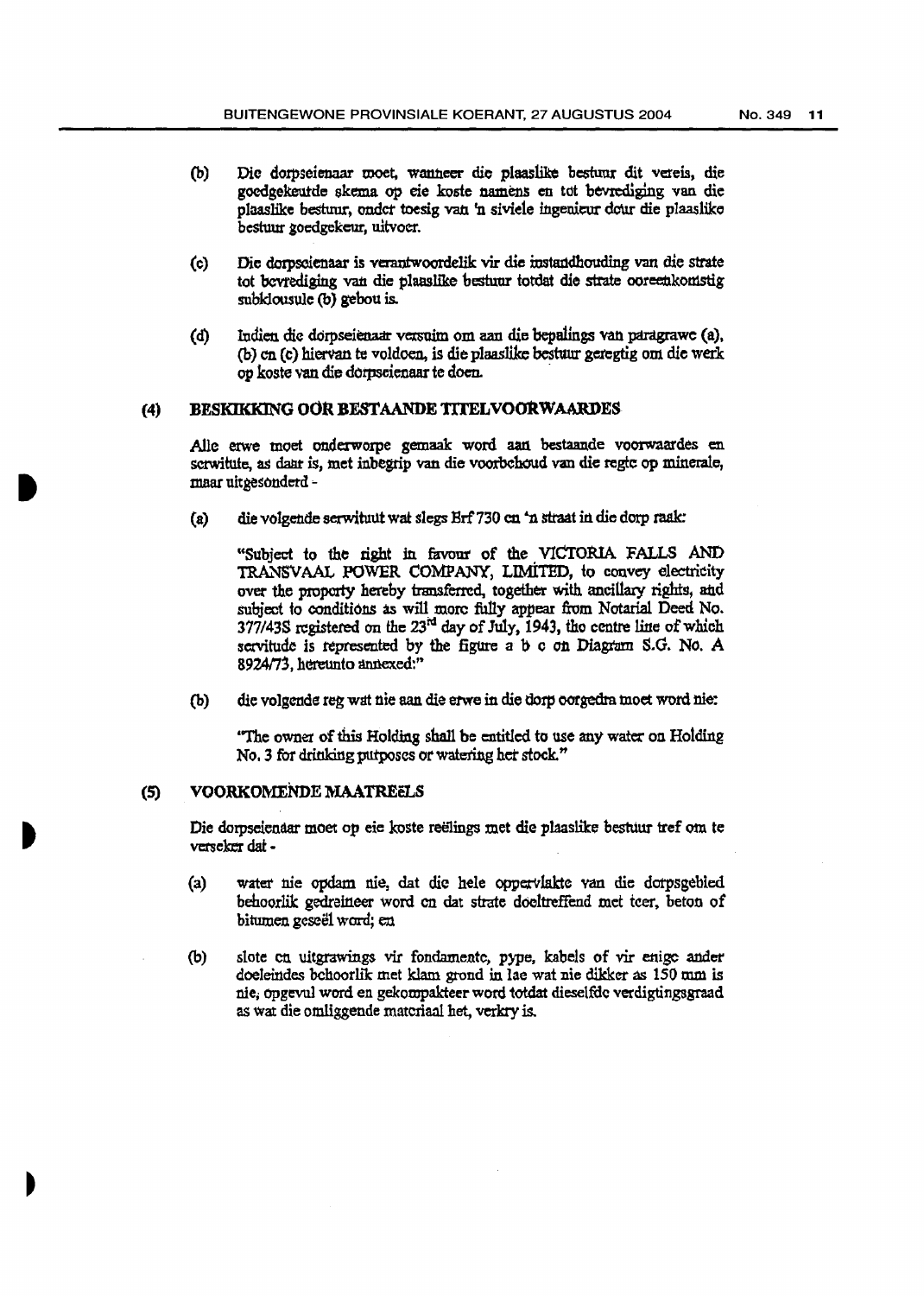### (6) vERPLIGTINGE TEN OPSIGI'E VAN NOODSAAKLIKE DIENSTE

Dio dorpseienaar moet binne sodanige tydperk as wat die plaaslike bestuur mag bepaal, sy verpligtinge met betrekking tot die voorsiening van water, elektrisiteit en sanitêre dienste en die installering van stelsels daarvoor, soos vooraf ooreengekom tussen die dorpseienaat en die plaaslike bestuur, nakom.

### 2. TITELVOORWAARDES

Die crwe hieronder genoem is onderworpe aan die voorwaatdes soos aangedui, opgelê deur die Administrateur ingevolge die bepalings van die Ordonnansie op Dorpsbeplanning en Dorpc, 1965.

- (1) ALLE ERWE
	- (a) Die erf is onderwotpe aan 'n setwituut 2 m breed, vir riolerings- en ander munisipale doeleindes, ten gunste van die plaaslike bestuur, langs enige twee grense, uitgesonderd 'n straatgrens en, in die geval van 'n pypsteelerf, 'n addisiduele serwituut vir munisipale doeleindes 2 m breed oor die toogangsgedeelte van die erf. indien en wanneer verlang deur die plaaslike bestuur: Met dien verstande dat die plaaslike bestuur van enige sodanige sawituut mag afsien.
	- (b} Geen gebou of ander struktuur mag binne die voornoemde scrwituutgebied. opgerig word nie en geen grootwortelbome mag binne die gebied van sodanige serwituut of binne 'n afstand van 2 m daarvan geplant word nie.
	- (c) Die plaasliko bestuur is geregtig om ettige materiaal wat deur hom uitgegrawe word tydens die aanleg, onderhoud of verwydering van sodanige rioolhoofpypleidings en ander werke wat hy volgens goeddunke noodsaaklik ag, tydelik tc plaas op die grond wat aan die vootnoemde serwituut grens en voorts is die plaaslike bestuur geregtig tot redelike toegang tot genoemde grond vir die voornoemde doel, onderworpe daaraan dat die plaaslike bestuur enige skade vergoed wat gedurende die aanleg, onderhoud of verwyderings van sodanige rioolhoofpypleidings en ander werke veroorsaak word.

### (l) £RF730

Die erf is onderworpe aan 'n serwituut vir transformator / substasie doeleindes ten gunste van die plaaslike bestuur, soos *op* die algcmene plan aangedui.

(3) ERF 730

Die erf is onderworpe aan 'n serwituut vir paddoelelndes ten gunstc van die plaaslike besttw.r~ soos op die algetnene plan aangedui *By* die indiening van 'n.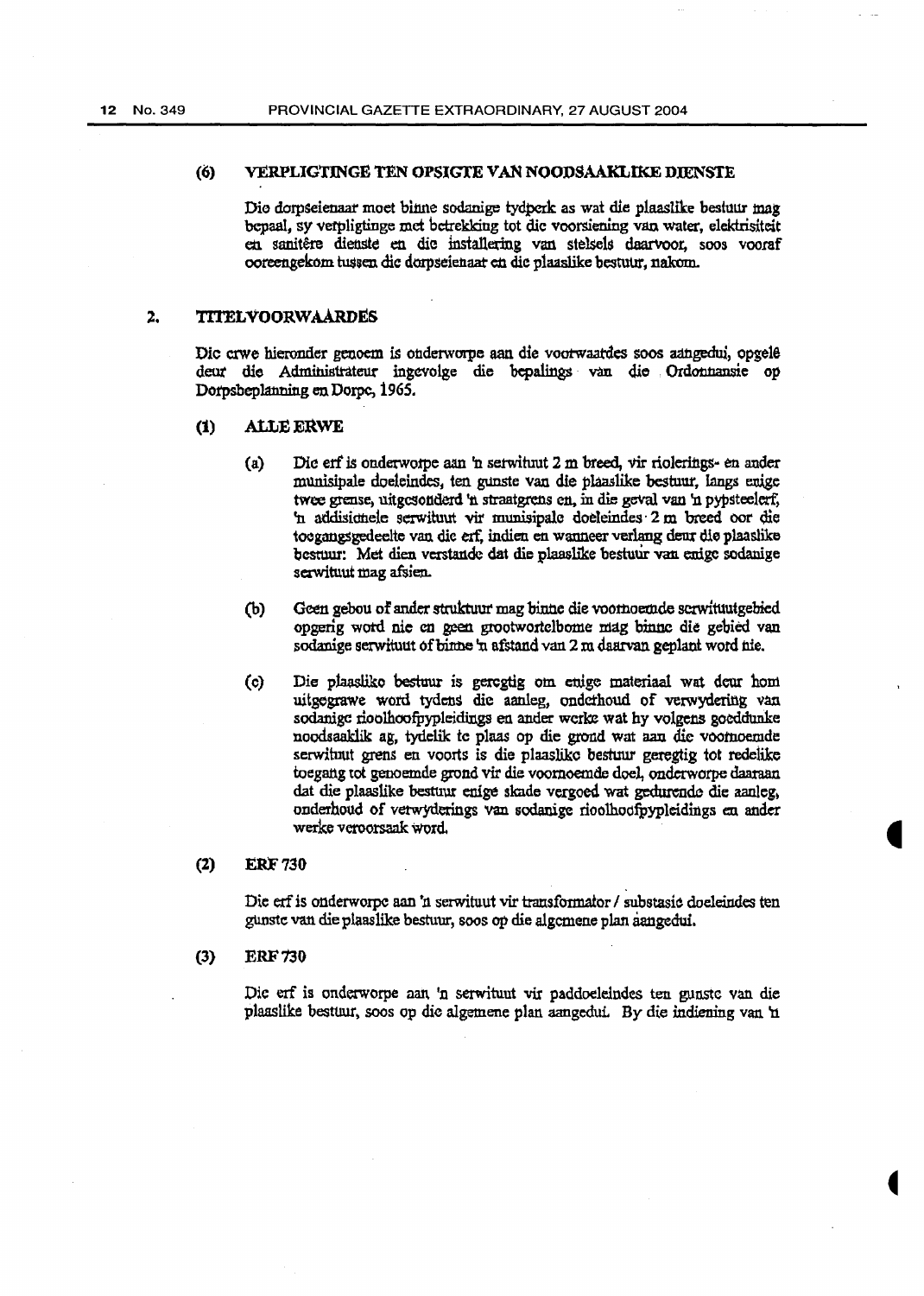sertifikaat deur die plaaslike bestuur aan die Registrateur van Aktes waarin vermeld word dat sodanige setwituut nie meer benodig word nie, verval die voorwaarde.

 $\ddot{\phantom{a}}$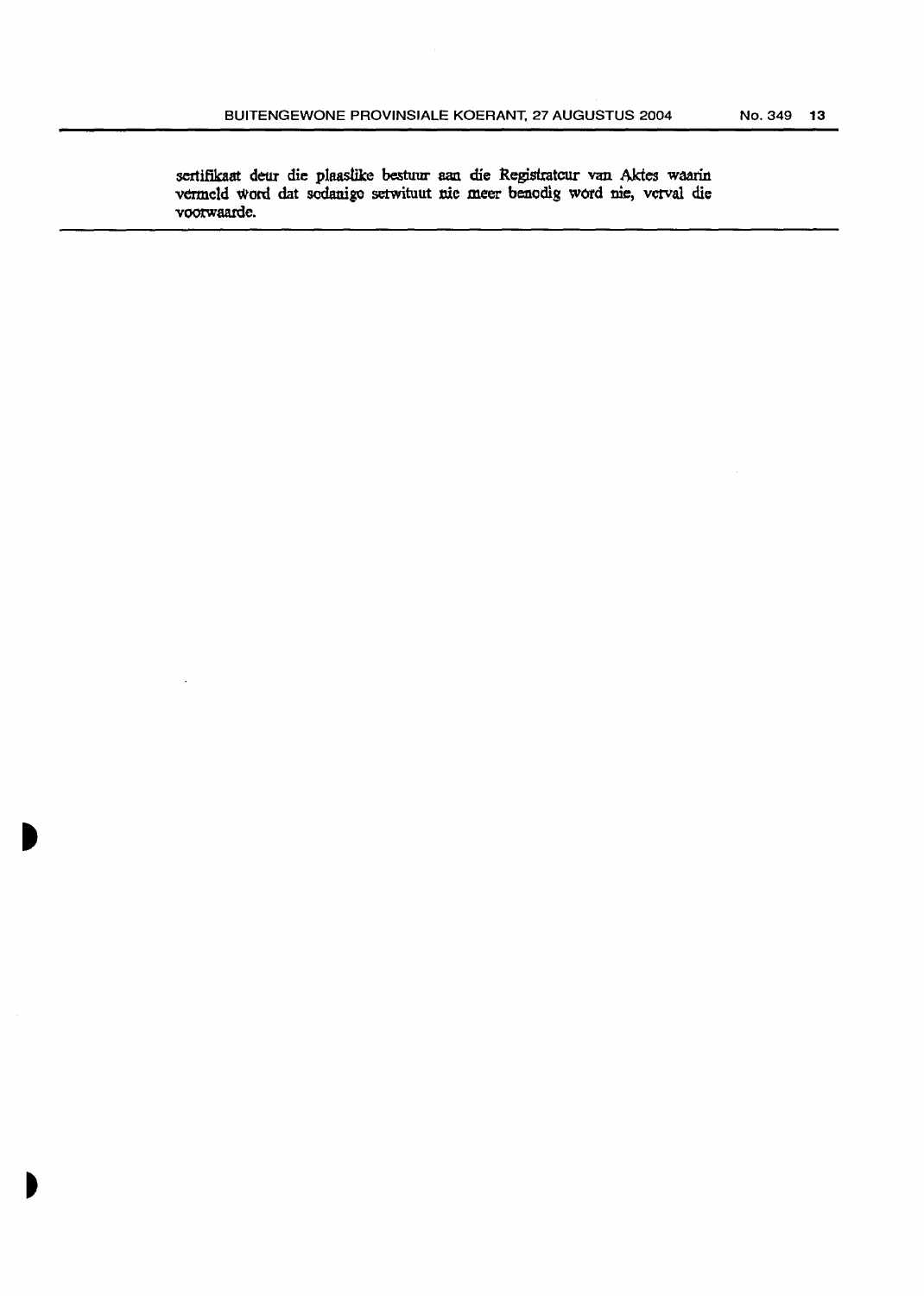$\mathcal{A}^{\mathcal{A}}$ 

 $\bar{\beta}$ 

 $\sim$ 

| <b>IMEQEBANIER OIIOE</b>                                                                                                                                                  |                                      |  |  |  |
|---------------------------------------------------------------------------------------------------------------------------------------------------------------------------|--------------------------------------|--|--|--|
| The                                                                                                                                                                       |                                      |  |  |  |
| <b>Gauteng Provincial Gazette Function</b>                                                                                                                                |                                      |  |  |  |
| will be transferred to the                                                                                                                                                |                                      |  |  |  |
| <b>Government Printer in Pretoria</b>                                                                                                                                     |                                      |  |  |  |
| as from 2nd January 2002                                                                                                                                                  |                                      |  |  |  |
| <b>NEW PARTICULARS ARE AS FOLLOWS:</b>                                                                                                                                    |                                      |  |  |  |
| <b>Physical address:</b>                                                                                                                                                  | Postal address:                      |  |  |  |
| <b>Government Printing Works</b>                                                                                                                                          | Private Bag X85                      |  |  |  |
| 149 Bosman Street                                                                                                                                                         | Pretoria                             |  |  |  |
| Pretoria                                                                                                                                                                  | 0001                                 |  |  |  |
| New contact persons: Awie van Zyl Tel.: (012) 334-4523                                                                                                                    |                                      |  |  |  |
| Mrs H. Wolmarans Tel.: (012) 334-4591                                                                                                                                     |                                      |  |  |  |
| Fax number: (012) 323-8805                                                                                                                                                |                                      |  |  |  |
| E-mail address: awvanzyl@print.pwv.gov.za                                                                                                                                 |                                      |  |  |  |
| <b>Contact persons for subscribers:</b>                                                                                                                                   |                                      |  |  |  |
| Mrs S. M. Milanzi Tel.: (012) 334-4734                                                                                                                                    |                                      |  |  |  |
|                                                                                                                                                                           | Mrs J. Wehmeyer Tel.: (012) 334-4753 |  |  |  |
|                                                                                                                                                                           | Fax.: (012) 323-9574                 |  |  |  |
| This phase-in period is to commence from November 2001 (suggest date of<br>advert) and notice comes into operation as from 2 January 2002.                                |                                      |  |  |  |
| Subscribers and all other stakeholders are advised to send their advertise-<br>ments directly to the Government Printing Works, two weeks before the<br>2nd January 2002. |                                      |  |  |  |
| In future, adverts have to be paid in advance<br>before being published in the Gazette.                                                                                   |                                      |  |  |  |
| <b>HENNIE MALAN</b>                                                                                                                                                       |                                      |  |  |  |
| <b>Director: Financial Management</b>                                                                                                                                     |                                      |  |  |  |
| Office of the Premier (Gauteng)                                                                                                                                           |                                      |  |  |  |

 $\bar{z}$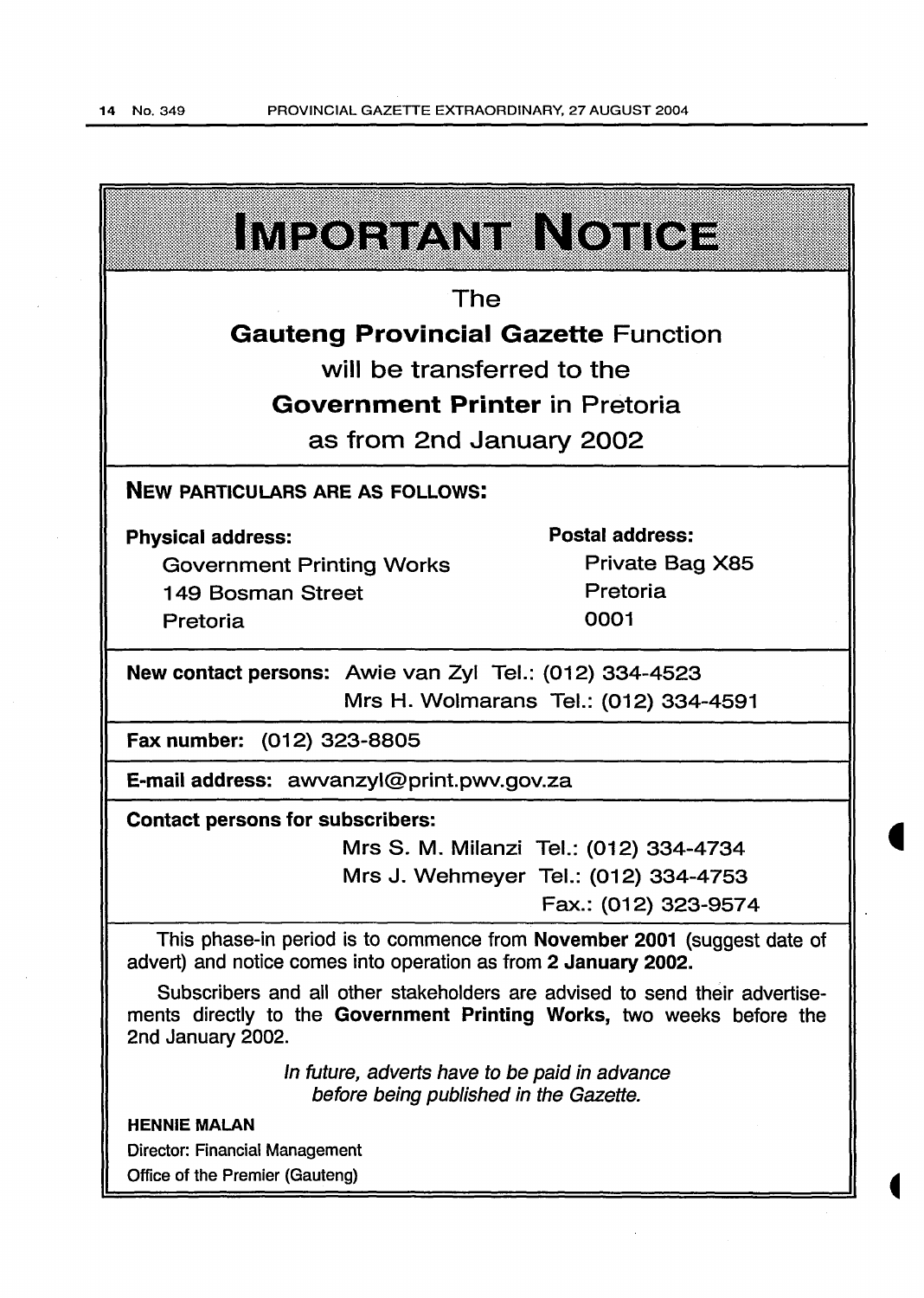



# **www.5H bdZEITES.co.za** •••••••••••••••••••••••••

**A new information Portal keeping you up to date with news, legislation, the Parliamentary programme and which is the largest pool of SA Gazette information available on the Web.** 

- Easily accessible through the www!
	- Government Gazettes- from January 1994
	- Compilations of all Indexes pertaining to the past week's Government Gazettes
	- All Provincial Gazettes- from September 1995
	- Parliamentary Bills as of January 1999
- Available in full-text, with keyword searching
- Sabinet Online scans, formats, edits and organize information for you. Diagrams and forms included as images.
- No stacks of printed gazettes all on computer. Think of the storage space you save.
- Offers Bill Tracker- complementing the SA Gazettes products.

For easy electronic access to full-text gazette info, subscribe to the SA Gazettes from Sabinet Online. Please visit us at www.sagazettes.co.za



Tel: (012) 643-9500, Fax: (012) 663-3543, Toll free: 0800 11 8595, e-mail: corporate@sabinet.co.za, www: http://corporate.sabinet.co.za